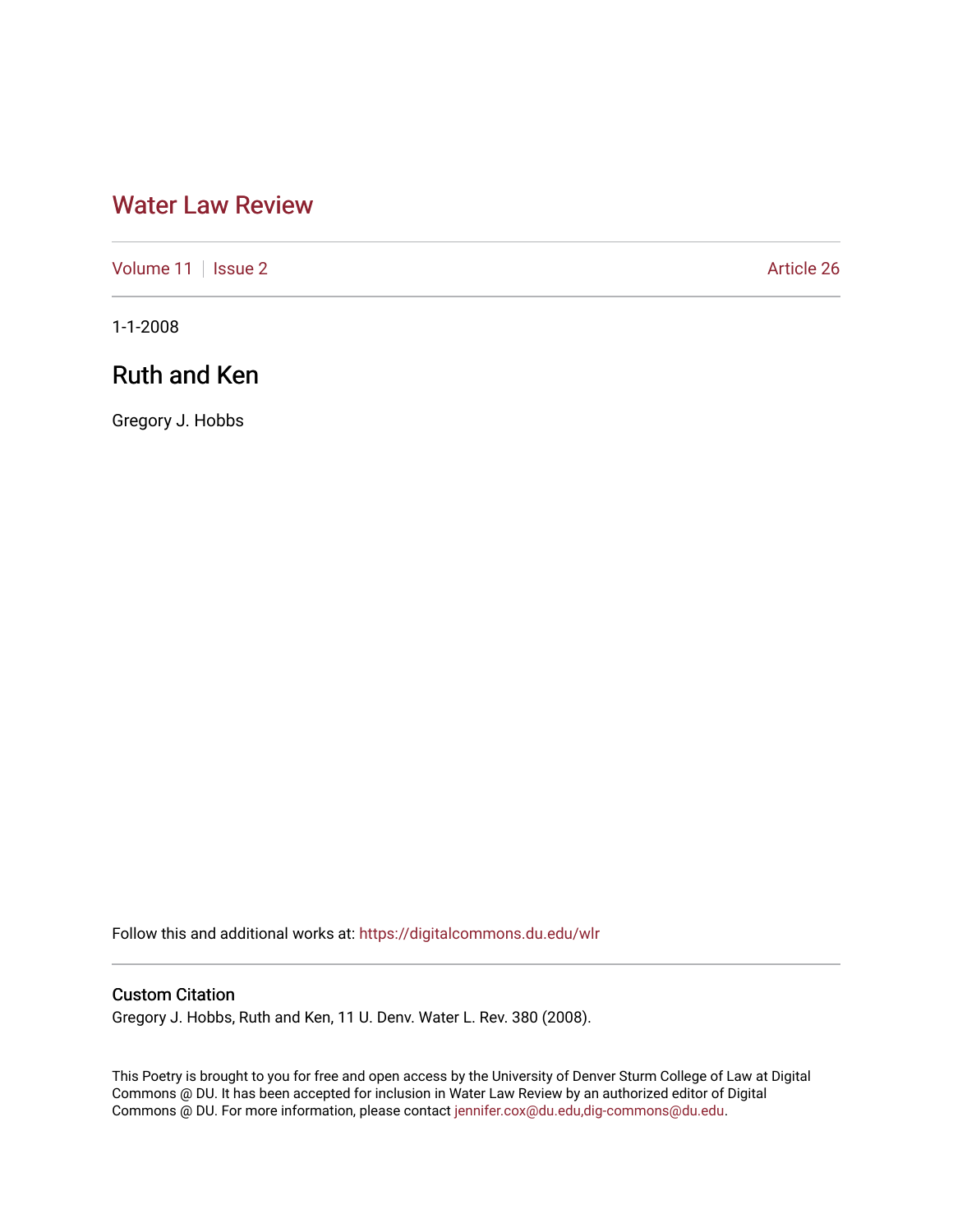## **RUTH AND KEN**

She's the fountain, he the water jar.

They leap continents ears tasting underground for the stone-cool water drops their fingers can see the ozone smell-of before a spade or trowel may untouch the web of mother earth's womb.

Machu Picchu and Mesa Verde respect Ken and Ruth Wright

For their half-step, quarter-step, go-slow no-step solution to progress  progress backwards.

Consider this engineering argument your lawyer mate can calculate precisely, matching your insight: the Wright Corollary **-** Shoe-Be-Do, tread softly and carry a walking stick, for the present's a rocky prologue to **the** past and contemporary civilization a remnant of ancient understandings modern myths obscure.

Get up early. Ken and Ruth aren't talking the cutting edge of dull, no TV-staged exotic island enticement where the Survivor leaves her unspared change with an advertiser before changing channels

They're talking rock tongues in high places where condors wheel at your feet and pot sherds speak with thirsty lips in high-hand niches holding out for a good rain.

"Take a look at this, Hobbit." Ruth relates a piece of mug that flashes a zig-zag pattern of black and white lightning, "Pueblo **II."** Ken writes in his field book yet another second coming.